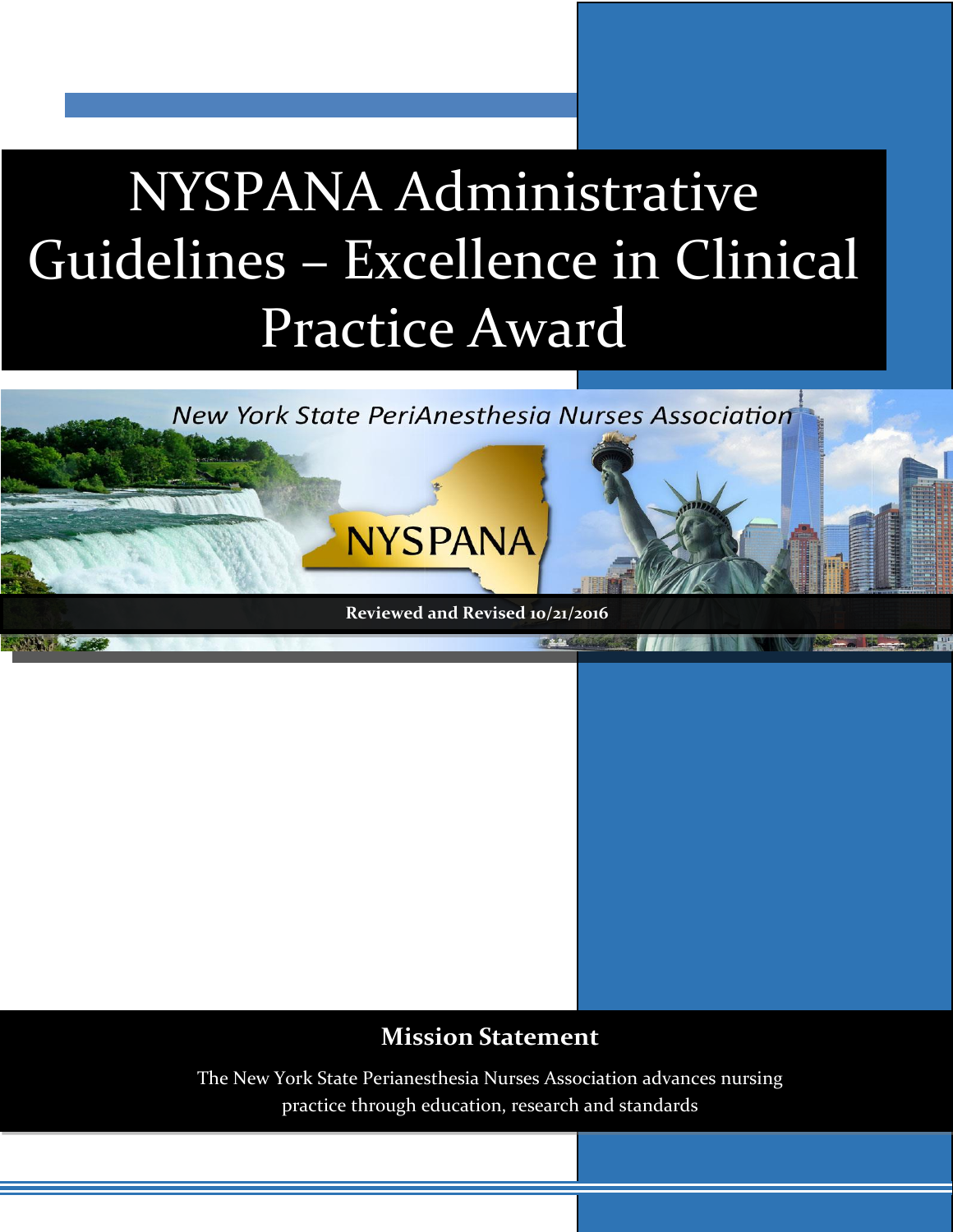#### **Policy Statements:**

- 1. The goal of the Excellence in Clinical Practice Award is to recognize and support excellence in clinical perianesthesia nursing practice
- 2. Award Criteria:
	- Active member of ASPAN
	- Minimum of three years' direct care experience in perianesthesia nursing
	- Clinician whose practice exemplifies a high level of compassion and specialty expertise in perianesthesia nursing
	- Participates actively in nursing programs, committees, or projects resulting in valueadded contributions to perianesthesia nursing
- 3. The award will consist of:
	- **Complimentary NYSPANA State Conference Registration for the current year**
	- Two nights' double occupancy lodging for the conference
	- Certificate of Excellence
	- ASPAN membership dues reimbursement
	- Announcements in Breath line, Up to Par, and NYSPANA website
- 4. The BOD will determine the winner
- 5. The Excellence in Clinical Practice Award will be presented at the annual New York State **Conference**
- 6. Nomination forms and letter of reference forms are available on the website

#### **Procedure:**

- Information regarding this award will be placed in Up to Par by the Education Chair
- A completed nomination form and two completed letters of reference forms will be electronically sent to the Education Chair by March 1<sup>st</sup>
- Nominations postmarked after March  $1<sup>st</sup>$  will not be considered
- The nominations will be voted on at the 1st BOD meeting of the year
- The NYSPANA Education Chair will notify the recipient and the runners up
- The award must be used within the year awarded or it will be forfeited
- The award is non-transferrable